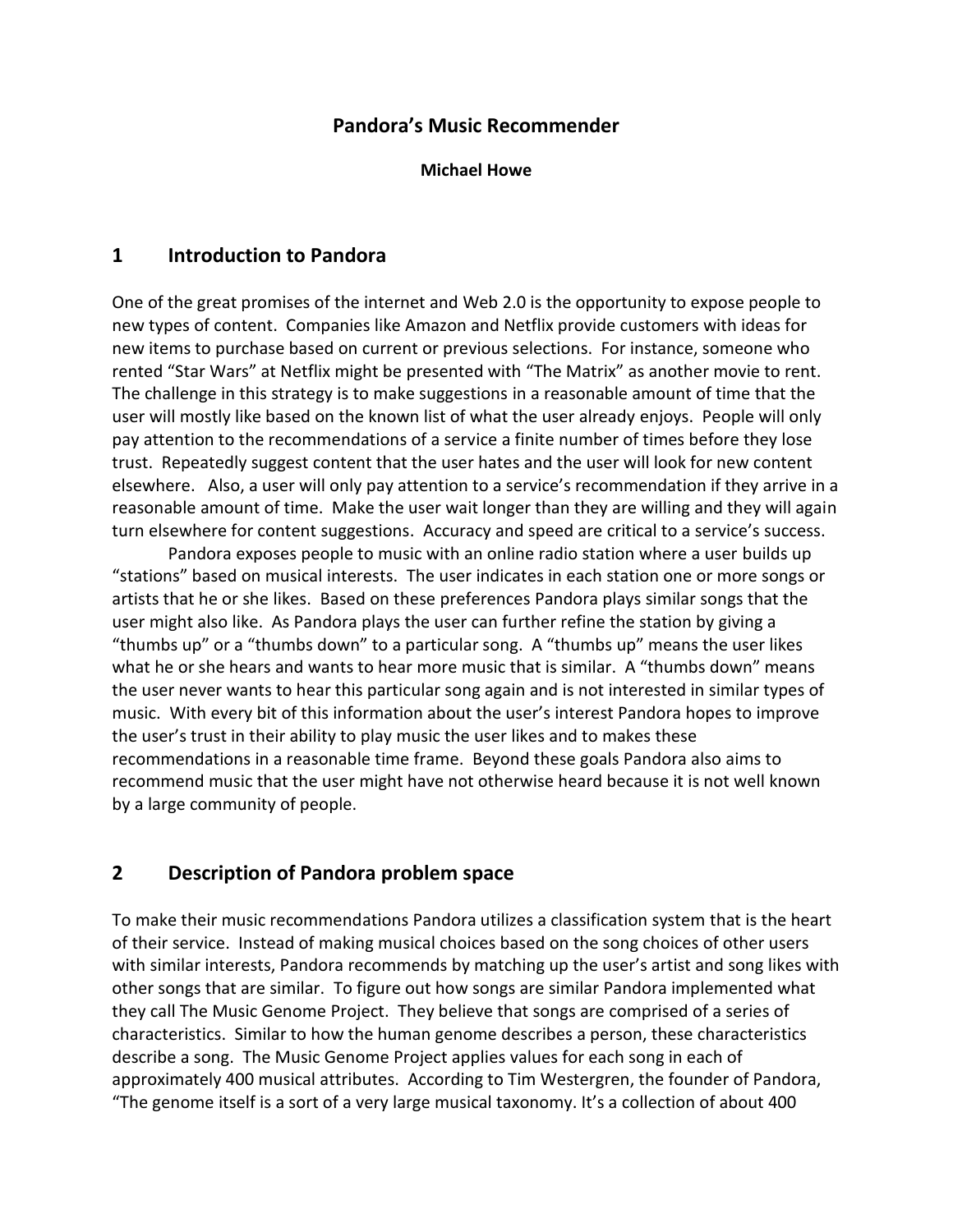musical attributes that collectively essentially describe a song, that altogether comprise the basic elements of a song. So it's all the details of melody and harmony, rhythm and instrumentation, and form and vocal performance – a song broken down into all the most basic of parts. It's a bit like musical primary colors in a way."

The greatest challenge for Pandora is classifying songs in their database and building their musical taxonomy. To accomplish this, Pandora employs a team of trained musicians who perform a manual classification on each song before adding it to their database. The musicians spend their workdays listening to a collection of songs and tagging each according to approximately 400 musical attributes. Westergren says, "…we have a team of musicians that sit down and listen to songs one at a time and analyze each song along these attributes. So they literally score each attribute one at a time based on their musical breakdown of the song. So it's a bit like musical DNA. And then once you have this kind of fingerprint for a song, this musical fingerprint which is all done by human analysis..." This classification is slow, tedious and completely manual. A music buyer must keep a backlog of music to classify or else the employees sit idle. Even when working at full capacity each song requires approximately 20 minutes of an employee's time to categorize according to the attributes. Based on an ordinary eight hour workday, an employee can only feed approximately 24 songs into the music database on any given day. The only way to scale the service is to hire more employees, speed up the manual classification, automate the classification or determine a trusted way for more people to contribute attribute ratings. Any of these improvements would still require that the classification quality not diminish. Certainly, this process is the primary bottleneck for the service.

Once songs are properly classified in the database Pandora compares the description of musical tastes of a station selected by an individual user with the classification of the songs in the music database. This comparison returns a collection of songs that drive the playlist. According to Westergren, "…you then can calculate how close two songs are together by comparing the scores on these genes on which they're all described. So we have a mathematical algorithm that takes those numbers and turns it into a proximity measure and that's what we use to generate playlists." This proximity measure is the second key to the Pandora music service. The algorithm must run quickly enough so that the user does not wait too long to hear the next selection. This performance is especially important when the user changes the station or gives a "thumbs down" to a song. In both cases a new song must be chosen based on the user action and the music must be streamed to the user's computer in a reasonable time frame. The next section focuses on proximity measures and collaborative filtering.

#### **3 Investigation of algorithms potentially used by Pandora**

The paper "Item-based Collaborative Filtering Recommendation Algorithms" by Sarwar, Karypis, Konstan and Riedl discusses the approaches taken by recommender systems. In general this problem is called collaborative filtering. The goal is to produce a list of items in which a user would have interest. Producing this list can be based on a number of different factors, including buying habits of a user, buying habits or similar users or in the case of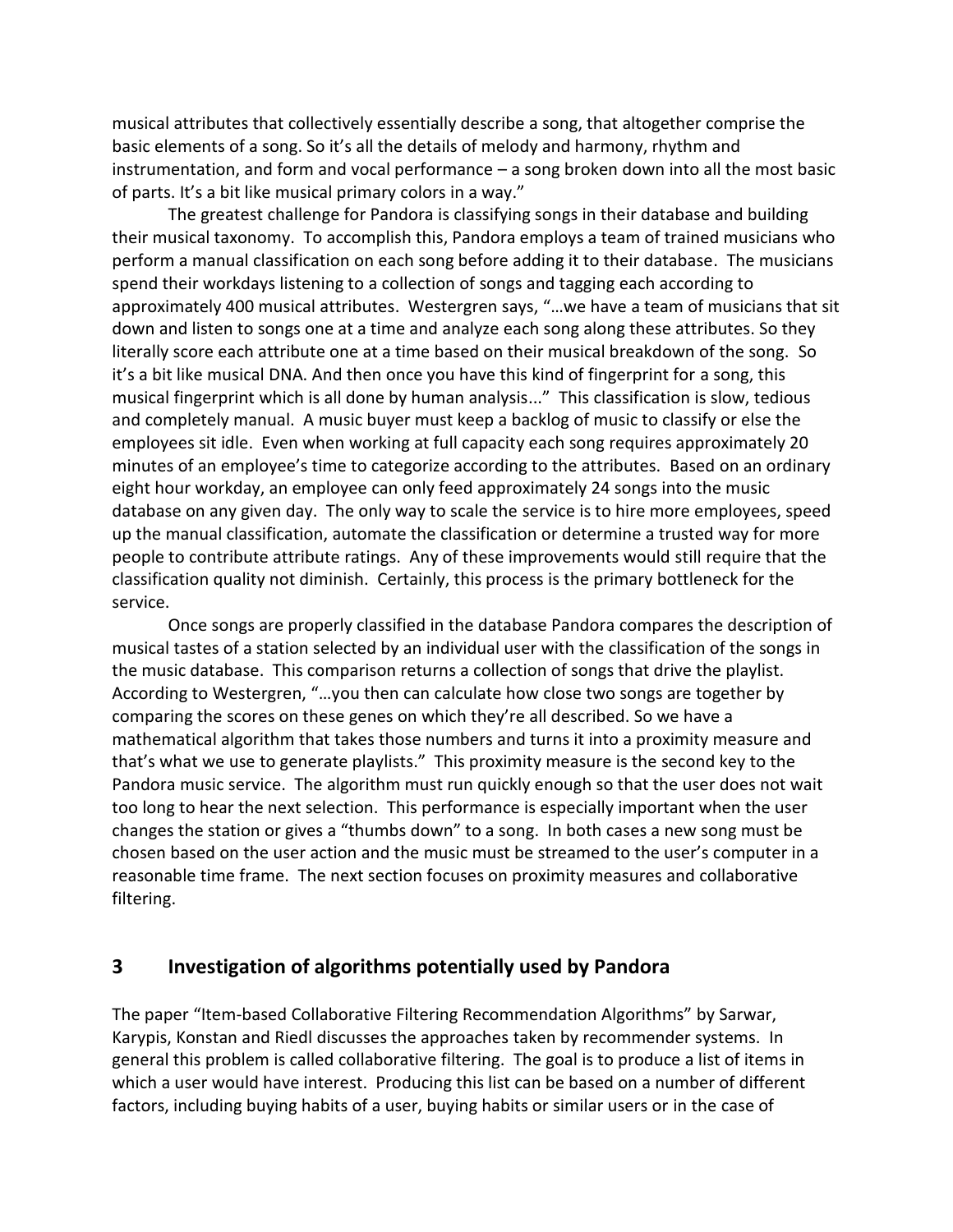Pandora the musical interests of the current user. Once the data is collected, either implicitly from the actions of a user or explicitly from user ratings (as in the case of Pandora), predictions are made as to what content to deliver. There are a couple techniques typically used for making this prediction.

First, memory-based algorithms take advantage of the full user database to generate a prediction. As indicated in the above mentioned paper, "These systems employ statistical techniques to find a set of users, known as *neighbors*, that have a history of agreeing with the target user (i.e., they either rate different items similarly or they tend to buy similar sets of items). Once a neighborhood of users is formed, these systems use different algorithms to combine the preferences of neighbors to produce a prediction or *top-N* recommendation for the active user. The techniques, also known as *nearest-neighbor* or user-based collaborative filtering are more popular and widely used in practice." This is the type of algorithm used by a site that takes user data and provides a set of content based on similarity to a user group. They take all the data from all users and seek to intuit likeable content by breaking down this information into groups of like-minded individuals.

Second, model-based collaborative filtering algorithms make predictions after making a model of ratings. They compute a recommendation based on the user's ratings on other items. According to Sarwar, et al, "The clustering model treats collaborative filtering as a classification problem and works by clustering similar users in same class and estimating the probability that a particular user is in a particular class *C*, and from there computes the conditional probability of ratings." In this case the ratings given by other users are used to guess what the ratings would be on other similar items. This information is then used to make a prediction.

Pandora differs from other services in that it is not interested in relating the interest of one user to another. Most services heavily rely on user's opinions to make recommendations for other users. They build up a database of user preferences and seek to relate those preferences to a current user. Pandora, on the other hand, does not utilize information about the number or types of people who like or dislike particular songs to make music selections. Only the musical classification of a song determines whether a station will play that song. Although the general methods differ, the underlying framework is similar between these different service types. Beneath it all the service need to make a decision about what other content is similar to the user's preferences based on the current classifications. A site like Amazon looks for other users with very similar taste to the current user and then makes recommendation based on algorithmic techniques filtering these people liked. Pandora looks for music whose genome is very similar to the tastes of the user and chooses songs closest to this definition with their own filtering technique. Either way, the service builds a collection of similar content based on a group of near values.

The paper "Application of Dimensionality Reduction in Recommender System –A Case Study" also by Sarwar, Karypis, Konstan and Riedl furthers this discussion of targeting this collection of content. A common way the area of like content is calculated is with nearestneighbor techniques via the memory-based algorithms. Basically, a neighborhood of content is built based on a proximity measure that defines what is similar. According to Sarwar, et al, "Neighborhoods need not be symmetric. Each user has the best neighborhood for him. Once a neighborhood of users is found, particular products can be evaluated by forming a weighted composite of the neighbors' opinions of that document." In other words the key is to build up a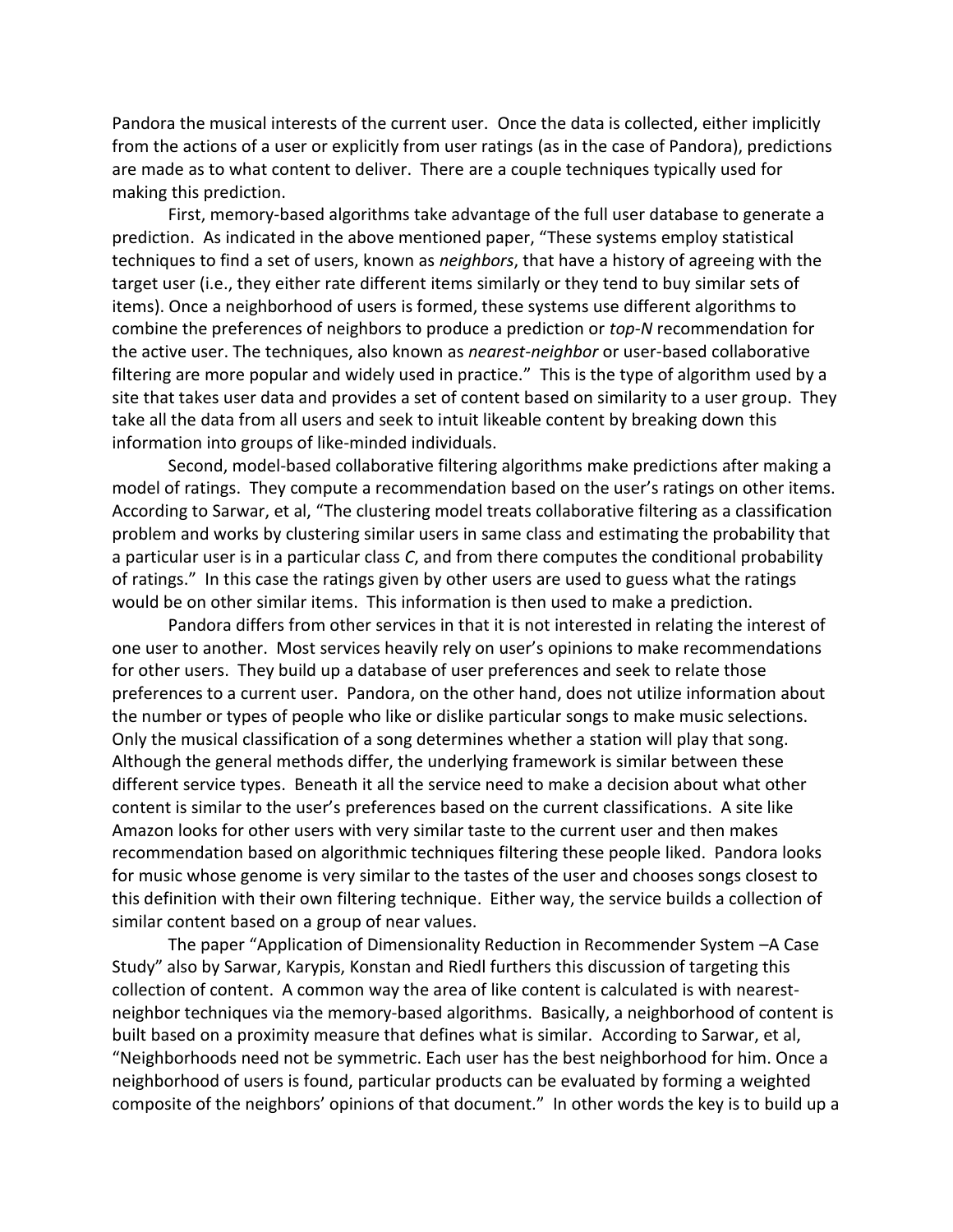neighborhood for a particular user's preferences. It does not matter if this neighborhood works exactly for other users, only for this particular instance. In contrast to a site like Amazon whose neighborhood is made of people and their interests, Pandora's neighborhood would consists of a group of songs.

The key to Pandora's method of recommending music from its database is to utilize an efficient and effective proximity measure algorithm to determine the neighborhood of music to play on a station. This is not a particularly difficult problem as the set of songs in the database is fairly static, only growing daily on the order of hundreds of songs (based on the number of musicians classifying). All that is required is math that combines a station's preferences into a single value and then compares this value with the values of the songs in the database (that are pre-defined). The algorithm that accomplishes this task occurs in polynomial time. The time required upon initially adding a song to the database is  $O(n)$ , where n is the number of attributes characterizing the genome. Adding a song to the database only occurs once per song and is not time-critical, so this time is fairly unimportant. The more important factor is the time it takes to choose the next song to play from the current station. This can be done in O(mn) time, where m are the number of songs/artists in the current station and n is the number of attributes characterizing the genome, to create the value for the station plus a fixed time to query the database for the closest matches to this value. Pandora could increase the order by doing a more complicated database query. Regardless, the order could stay polynomial. A quick turnaround time is important at this stage since content streaming will certainly be timeconsuming and a large song retrieval time could be user prohibitive.

#### **5 Open issues and challenges regarding the problem**

Overall, the method of recommendations employed by Pandora appears to be successful. Based on personal experience, anecdotal evidence from message boards and adoption by larger scale services like msn.com, the recommendations seem to resonate with users. Unfortunately, there is no precise and measureable manner of determining whether a recommendation actually resonates with a particular user. Only the overall success of the company in attracting new users based on word of mouth sharing will prove success. However, the overall signs seem to indicate that their method is attracting loyal customers.

Really, the major issue with the method employed by Pandora is scalability. Once they get music into their database, their algorithm is efficient and effective. However, the big issue is getting the songs into the database. Although they currently have over half a million songs in their collection, this is a small subset of the total music in existence. This is even a small subset of the music they classify as "good enough" (the company explicitly does not want to classify all music; just the music they feel is worthy). In addition to not being able to classify all songs in existence, they are unable to keep pace with the creation of new music. Being that part of their mission is to provide an outlet for the discovery of lesser known music, solving the issue of scalability seems rather important. As mentioned above, the primary ways to provide increased scalability are to hire more employees, speed up the manual classification, automate the classification or determine a trusted way for more people to contribute attribute ratings. Hiring more employees or speeding up the manual classification does not fully solve the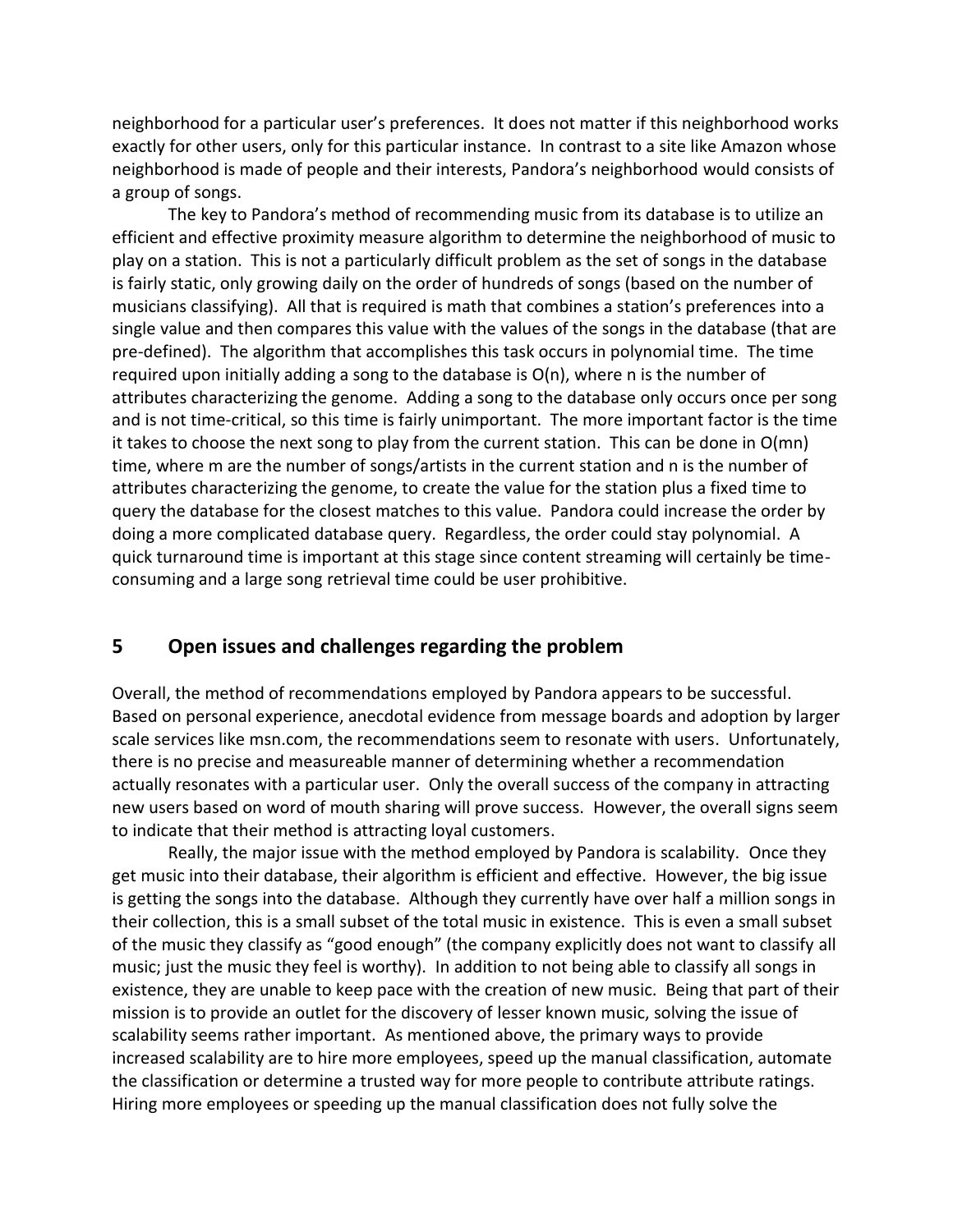scalability problem. There is still a practical bound on the order of hundreds or thousands of songs that could be classified per day. Automating the classification seems like a good idea, but is really dependent on the growth of artificial intelligence. Teaching a computer to process all the nuances of musical classification is a problem that will most likely not be adequately solved soon.

The most promising scalability strategy seems to be allowing users to contribute classifications in line with a more collaborative filtering strategy. There are many people in the internet world that would be qualified to classify music. Not all these individuals would be willing to participate, but based on the amount of time people spend classifying other content online, some of them probably would be. Providing these users the ability to classify a song is a simple technology task. The issue is more related to trust. How can Pandora maintain a highlevel of confidence in their classifications when they don't know the qualifications of the individual who provided a classification? This is not an easy problem to solve. One thought is for Pandora to publish a list of songs for general users to attempt classification. After an individual user has classified a certain number of songs, compare their classifications with those of the employee. If the results fall within a certain threshold of similarity, allow the user to become a classifier. Give the user an incentive such as free membership for classifying a certain number of songs in a given time period. Important to this plan is building in some type of automated verification system. For instance, part of the list given to the user to classify could include random songs already classified by an employee. Require that a user only maintains classifier status if the comparison stays within the required threshold over a representative sample. To further this validation Pandora could track the number of thumbs up and thumbs down given to songs classified by the user. If this ratio falls outside a certain range, review the classification of a sample of the user's songs. Obviously, these are general ideas that would require an initial and ongoing investment by Pandora. However, the net volume of songs that could be classified would potentially increase dramatically and aid in one of the company's biggest problems: scalability.

Despite any issues, the techniques utilized by Pandora to recommend music have been very successful. Their classification system provides a powerful way to show similarities between many types of music and allows individuals to easily discover new songs with little effort. Their primary challenge moving forward will be to maintain their quality while scaling their music library.

#### **References**

- 1. Sarwar, B. M., Karypis, G., Konstan, J., and Riedl, J. "Application of Dimensionality Reduction in Recommender System –A Case Study." In *ACM WebKDD 2000 Web Mining for E-Commerce Workshop* .
- 2. Sarwar, B. M., Karypis, G., Konstan, J. A., and Riedl, J. "Item-based Collaborative Filtering Recommender Algorithms. Accepted for publication at *the WWW10 Conference.* May, 2001.